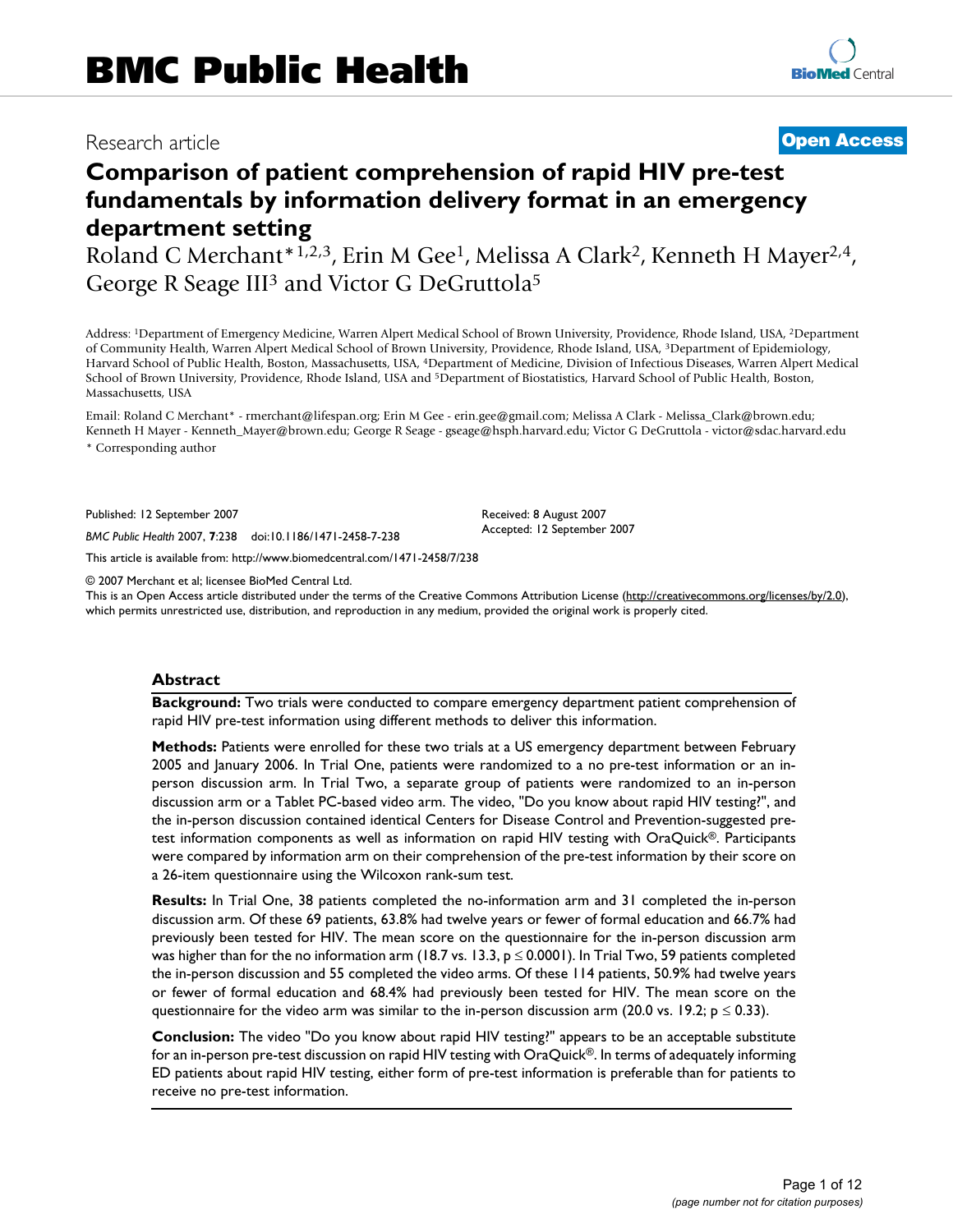# **Background**

According to CDC estimates, there were 1,039,000– 1,185,000 persons living with an HIV infection in the United States as of 2003 [1]. Of these, at least 25% are infected with HIV and are unaware of their infection. To help those infected with HIV learn their HIV status, the Centers for Disease Control and Prevention (CDC) advocate expanding HIV testing in non-traditional test settings, such as emergency departments (EDs) [[2](#page-11-0),3]. Rapid HIV testing might further reduce the number of persons unaware of their HIV status by streamlining the HIV testing process and by making HIV testing more readily available in a variety of locations. In September 2006, the CDC released new guidelines on HIV testing for healthcare settings [3]. To help facilitate HIV testing, the CDC recommended that traditional pre-test counseling be simplified by separating the routine requirement for pre-test information from the as needed provision of prevention counseling.

One limitation of HIV testing in non-traditional settings is the difficulty of effectively providing pre-test information to those undergoing testing. In a busy ED, it can be challenging for staff to adequately give patients CDC-recommended components of HIV pre-test information. The open-space environment of EDs, the numerous distractions and noises, the sometimes critical nature of patient visits, and staff time limitations make it difficult to educate patients about HIV and HIV testing. In addition, staff knowledge about HIV testing varies, so information presented to patients might not be uniform and sometimes might not be accurate. Although written information is a potential alternative to an in-person discussion, this might not be adequate for all patients, given wide variations in patient reading abilities.

One approach to address limitations of staff availability and to ensure standardization of HIV pre-test information is through the use of a patient educational video in lieu of an in-person discussion. Videos have been recommended or used as an adjunct to pre-test information or as substitutes for in-person discussion for standard (as opposed to rapid) HIV testing [4-8]. However, there have been few studies evaluating their effectiveness in providing this information, particularly as compared to an in-person discussion. Calderon, et al. created a video for standard HIV testing at the Jacobi ED in New York in response to a lack of HIV counselors after normal business hours [9]. Using a questionnaire developed by the authors, they observed that patients watching the video demonstrated greater knowledge (a 7% higher mean score) about standard HIV testing than those receiving information from an HIV test counselor. To our knowledge, there have been no studies in any setting evaluating the utility of a rapid HIV educational video as a substitute for in-person discussions about rapid HIV testing.

Prior to the release of the new CDC HIV testing guidelines, we conducted two randomized controlled trials comparing different methods of delivering rapid HIV pre-test information to adult ED patients. We assessed patient comprehension of rapid HIV pre-test information using a questionnaire. In Trial One, we compared patient comprehension using this questionnaire among patients randomized to receive no pre-test information to those randomized to receive an in-person discussion about rapid HIV testing from an HIV test counselor. In Trial Two, we compared a separate group of patients who were randomized to an in-person discussion to those randomized to receive HIV pre-test information from the educational video, "Do you know about rapid HIV testing?"[10] The video and the in-person discussion contained the same CDC-recommended elements on pre-test HIV information as well as the same information specific to rapid HIV testing with OraQuick®. The goal of this pilot study was to evaluate these methods of pre-test information delivery prior to the conduct of a larger randomized controlled trial that included performing rapid HIV testing.

# **Methods**

# *Study design*

Two randomized controlled trials were conducted that examined different methods of rapid HIV testing information delivery. The trials were conducted sequentially. For both trials, participant understanding of rapid HIV testing fundamentals was evaluated using a questionnaire. The first trial compared participants who received no information to those who underwent an in-person discussion. The second trial compared participants who underwent an inperson discussion to those who watched an educational video. The Rhode Island Hospital institutional review board (IRB) approved the study. This study was a pilot to a larger trial comparing the video to the in-person discussion information delivery methods among patients undergoing rapid HIV testing with OraQuick®.

### *Study population and eligibility*

The two trials were performed at the Rhode Island Hospital ED, which is a large, urban, academic ED in the northeastern US. Patients eligible for the trials were ED patients 18-55-years-old who were not pregnant; not incarcerated or in home confinement; not known to be HIV infected; able to speak, read, and write in English; were not deaf; and were not critically ill, intoxicated, or presenting to the ED for a psychiatric problem. Participants could only be members of one trial.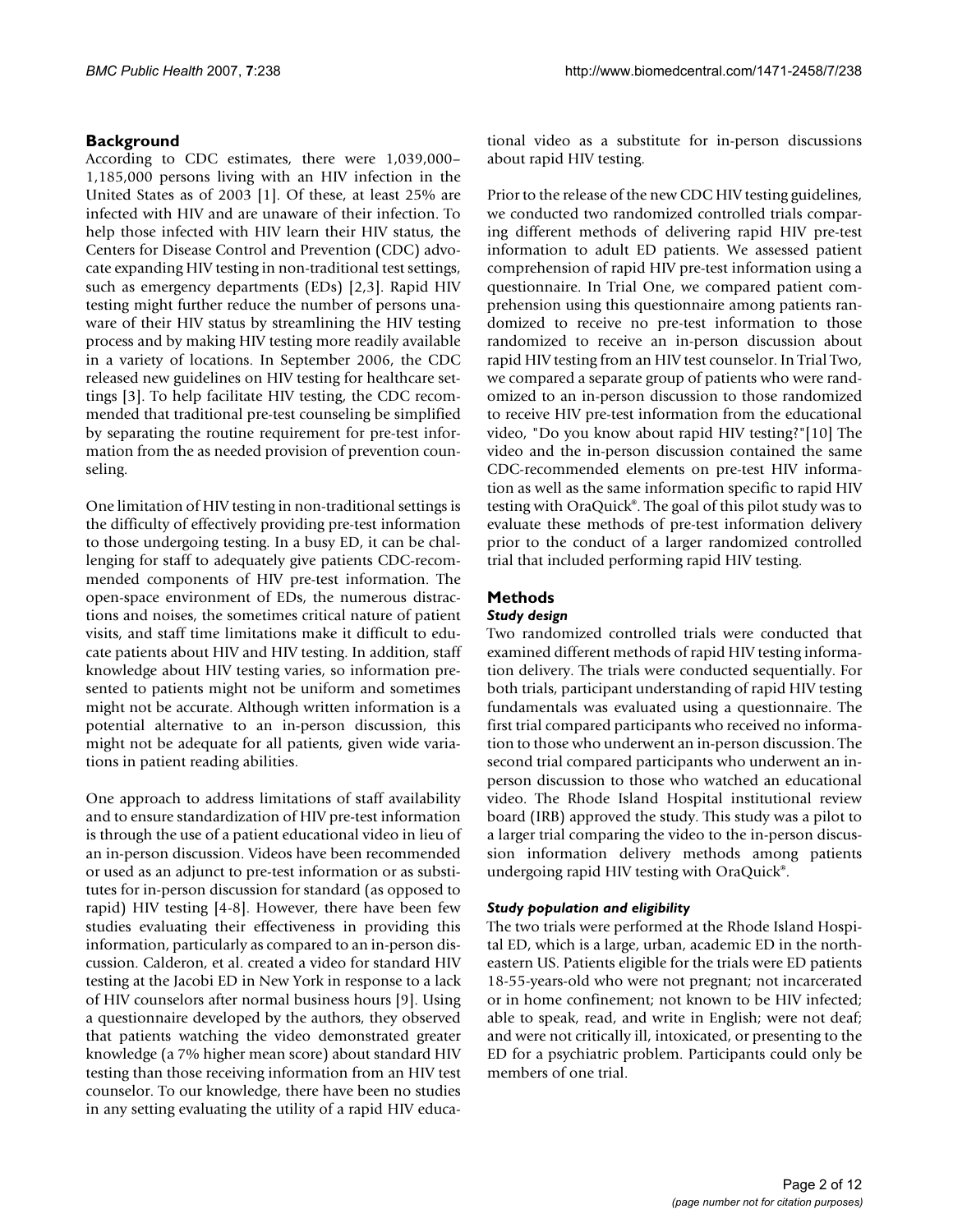# *Study conduct*

Trial One was conducted February-April 2005 and Trial Two between April 2005-January 2006. A research assistant (RA) conducted the trials weekdays during arbitrarily selected eight-hour shifts. The shifts began between 7 a.m. and 3 p.m. and ended between 3 p.m. and 11 p.m. For each trial, a research assistant (RA) randomly screened for study eligibility 50% of the medical records of patients who were present in the ED during the RA's shift. Before each shift, the RA used a random number generator to choose either the number 1 or 2 [11]. These numbers represented "odd" and "even" terminal medical record digits, respectively. The RAs screened only the "odd" or the "even" medical records for that shift as determined by this random selection scheme. The random selection was conducted to reduce the possibility that the RA might selectively choose patients to include in the study that could affect the outcome of the study, i.e., reduce selection bias.

The RAs screened the ED medical records in the ambulatory care and urgent care areas of the ED looking for patients who potentially met the study eligibility criteria. Patients in the critical care, substance abuse, and psychiatric evaluation areas of the ED were not screened for study inclusion. The demographic profile (age, gender, race/ethnicity, marital status, and insurance type) for every patient screened was recorded into the study database. The RAs also recorded the reasons for exclusion from the study and did not approach those who were ineligible by ED medical record review.

Patients who appeared to meet eligibility criteria by medical record review were approached by the RA. The RA briefly outlined the study purpose to the patient and asked for their verbal consent to confirm their demographic profile, study eligibility, and to ask additional questions about their HIV testing history and HIV status. Patients who declined to answer these questions or who were found to meet exclusion criteria during this brief interview (e.g., told the RA that they were HIV-infected) were excluded from the study. The RA recorded the reasons for their exclusion. Patients who met study eligibility were apprised of the study and invited to participate. Verbal agreement to participate was obtained.

In Trial One, patients were randomized to an in-person discussion on rapid HIV testing information arm or a noinformation arm. The no-information arm received no rapid HIV pre-test information of any type. In Trial Two, patients were randomized to an in-person discussion arm or a video arm. The RA randomized patients for each trial using their penultimate medical record number. Oddnumbered patients were assigned to the in-person discussion while even-numbered patients were assigned the other arm, respective to the trial. Following the delivery of rapid HIV test information (or no information), the RA orally administered an identical questionnaire to all participants to assess their comprehension on the material presented. At the completion of the questionnaire, respondents were given an opportunity to discuss any questions or concerns about the material or topics presented or the study itself. At the completion of the study, participants were provided a copy of the written consent summary and a brochure on HIV and HIV testing that also gave a list of locations in the local area where they could be tested for HIV.

# *Rapid HIV pre-test information delivery*

For both trials, the in-person discussion was a semiscripted conversation between the participant and RA on five topics: HIV and AIDS, HIV transmission, HIV prevention, HIV testing, and rapid HIV testing. An outline of the points covered in the in-person discussion is provided in Figure 1. The outline was created by the study authors and is based upon CDC recommendations for pre-test information [8] as well as manufacturer details on rapid HIV testing with OraQuick® [12]. RAs conducting the study memorized the outline and were trained to deliver it through mock-interviews. The principal investigator observed the RAs during the trials, critiqued their performance, and corrected deviations from the outline. The RAs also underwent training by the state department of health to be certified as HIV test counselors.

The in-person discussion resembled a didactic presentation yet was conducted in a conversational style. Participants were asked an opening question for each of the five topics. The RA would endorse or correct the participant's response then state the points relevant to that topic-- whether or not the participant answered the opening question correctly. To ensure uniformity of the presented information, the RA limited the discussion to the outline. The RAs had an abbreviated version of the outline in Figure 1 to use as a reference during the in-person discussion, but were not permitted read the outline verbatim to patients.

In Trial Two, the video information arm patients watched the 9.5 minute animated and live-action educational video "Do you know about rapid HIV testing?"[10] that contained the same rapid HIV pre-test information elements presented to the in-person discussion arm. The video and its development are described in the accompanying manuscript: Development of the rapid HIV testing video, "Do you know about rapid HIV testing?" [see Additional file 1]. Participants randomized to the video arm watched the video on a hand-held Tablet PC while awaiting medical care in the ED. They listened to the video using headphones provided by the RA.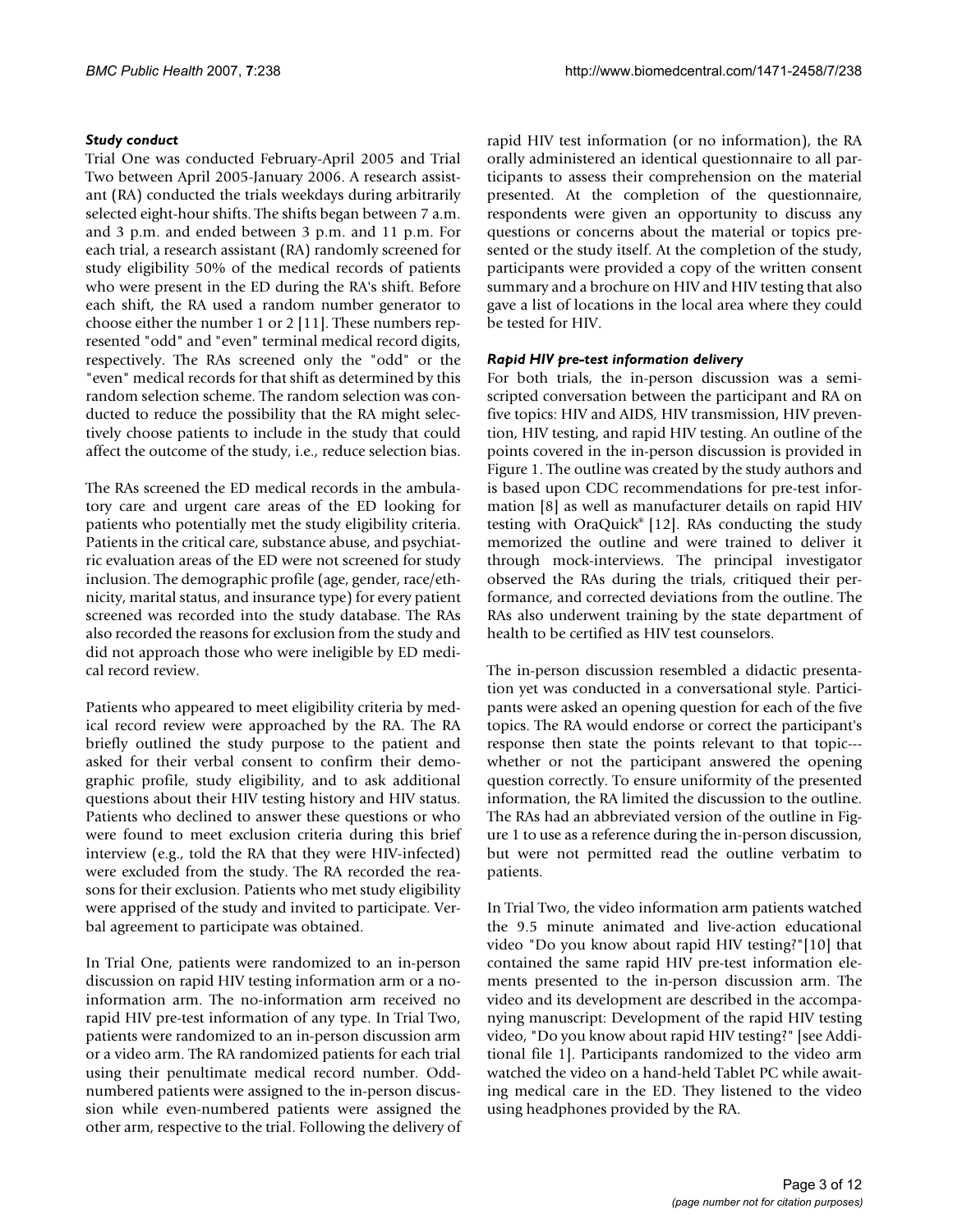l'd like to talk to you about HIV and HIV testing, particularly about HIV testing with the<br>OraQuick® rapid HIV test. We'll talk about what HIV is, how it's passed, and how it can be<br>prevented. We'll also talk about HIV te *hold of some of your questions until later. Do you have any questions before we begin?* 

*What can you tell me about HIV? (Definition of HIV/AIDS)* 

- x *HIV stands for the Human Immunodeficiency Virus.*
- x *HIV is the virus that causes AIDS.*
- x *AIDS stands for the Acquired Immune Deficiency Syndrome.*
- HIV and AIDS are related, but they are not the same thing. When you get HIV, your<br>body can get diseases easily, diseases which it could normally fight off, because your<br>immune system gets damaged. Your immune system is w

#### *What can you tell me about how people get HIV? (HIV Transmission)*

- x *HIV is passed from person to person--from an infected person to an uninfected*
- *person.* x *HIV can be passed by certain body fluids: blood, semen, vaginal fluids, and breast milk.*
- HIV can be passed through sex anal, oral, or vaginal sex-- or by sharing injection*drug needles. Also, a mother who has HIV can pass HIV to her baby during birth or breast feeding. The more often you share needles or have sex without condoms, the greater your risk of getting HIV.*
- x *HIV cannot be passed through sweat, saliva, or tears. You cannot get HIV through "everyday" contact, such as touching, holding hands, kissing, sharing dishes, or sharing a bathroom.*
- x *Anyone can become infected with HIV.*

#### *Do you know how to prevent getting HIV? (HIV Prevention)*

- HIV can be prevented by using condoms for sex or not having sex, not sharing<br>equipment and needles, or by cleaning injection-drug needles and equipment with<br>bleach and water. Also, pregnant mothers who have HIV can take *feed after the child is born.*
- x *There is no cure or vaccine for HIV, but treatment is available.*

#### *How can you tell if someone has HIV? (HIV Testing)*

- **•** The only way to tell if someone has HIV is to take an HIV test.
- x *Even once people have gotten HIV; it may be 5-10 years or more before they have any symptoms. Someone can look at feel completely healthy and yet have HIV.*
- x *Many people are HIV infected and do not know it. These same people, however, can pass HIV on to others.*

*Why do you think someone might want to get tested for HIV? (Benefits of Testing)* 

- x *Relieve the worry/stress of not knowing*
- x *You can get early HIV treatments, if you discover that you have HIV*  x *You can get the appropriate treatment from your doctor*
- 
- x *If someone finds out they have HIV, they can take steps to prevent giving it to someone else*

#### **Figure 1**

In-person discussion rapid HIV pre-test information outline.

#### *Assessment of participant comprehension of rapid HIV testing fundamentals*

Participants in both trials were asked to complete the "HIV pre-test information comprehension" questionnaire to assess their comprehension of rapid HIV testing fundamentals. The development of the 26-item, "true", "false", "I don't know" questionnaire is described in the accompanying manuscript: Development of the "HIV pre-test information comprehension" questionnaire [see Additional file 2]. Participants in both trials received the identical version of the questionnaire. The RAs administered the questionnaire verbally to participants and recorded the responses onto a Tablet PC database. RAs provided all participants with a standardized, brief introduction to the nature of the questions, the reason for the questionnaire ("to determine how well we were able to give you this information about HIV and rapid HIV testing"), and the

#### *Why do you think someone might not want to get tested for HIV? (Consequences of Testing)*

- 
- The testing process and test results may be stressful<br>- There have been problems in the past getting certain types of jobs and certain types<br>of insurance for people with HIV, but there are programs available now to help

#### *Do you know how an HIV test works? (HIV Testing)*

- x *HIV tests check for antibodies against HIV.*
- 
- Antibodies are made by your body to help fight infection, and antibodies are a marker<br>- for having a specific disease or infection, like HIV.<br>- HIV antibodies are made up to several months after being infected with HIV, *might be as long as 3-6 months after getting HIV before an HIV test would detect them. So, if you are worried you might have gotten HIV in the last 3 months, you might want to think about getting another test 3 months from now.*

#### *Do you know what kinds of HIV tests are available? (Rapid HIV Testing)*

- x *There are two main types of HIV tests: standard and rapid.*
- x *Standard tests usually take 1-2 weeks to get test results, and often use a sample of blood taken from your arm.*
- Rapid tests allow you to get a preliminary test result the same day. With the<br>OraQuick® rapid HIV test we're offering today, we will use a small finger prick of<br>blood, and the test will run for about 20 minutes, so you c
- *you leave. The way the test works is this:*  o *I will clean your finger with a antiseptic wipe and prick it with a lancet*
- o *I will take a drop of your blood with a small loop*
- *I* will mix this blood in a solution and then take it to be tested
- x *There are 3 possible test results: negative, preliminary positive, and invalid*  o *A negative test result means that no HIV antibodies were found in your blood. However, if you have been exposed to HIV within the last three months, this test would not detect it. So, you may want to think about having another HIV test a* 
	- few months from now if you think you may have been exposed to HIV.<br>A preliminary positive means that the rapid test detected HIV antibodies in your<br>blood, but it is not the final answer. You need a second test to confirm<br>r
	- o *Although rare, an invalid test result means that there was a problem with the test itself, and is not related to whether or not you have HIV. A second test will need .*<br>*to be performed in order to know if you're HIV infected.*
- *Recap:* 
	- x *HIV causes AIDS, but they are not the same*
	- x *HIV can be passed from person to person through sex without a condom or sharing needles* x *HIV can be prevented by using condoms, not having sex, not sharing needles, or*
	- *using clean needles*
	- x *There are many benefits to being tested for HIV*
	- *With the OraQuick® rapid HIV test, you can find out your results the same day,* $\frac{1}{2}$ *however a preliminary positive test result will require a second test to confirm the results*

form of the responses needed ("true", "false", or "I don't know"). The RAs also informed participants that they would not be able to assist in answering the questions during the administration of the questionnaire, but could repeat questions as needed. Participants were asked to choose the response they thought was best, but to feel free to answer any question as "I don't know" when unsure of an answer. The RAs discussed the questions and answers with the participants after they completed the questionnaire.

#### *Data collection and analysis*

The RAs recorded all study data (demographic and HIV test history, eligibility determinations, responses to the questionnaire, etc.) onto a Tablet PC study database using the QDS® (NOVA Research, Bethesda, MD) data entry and management software. To ensure accuracy of the data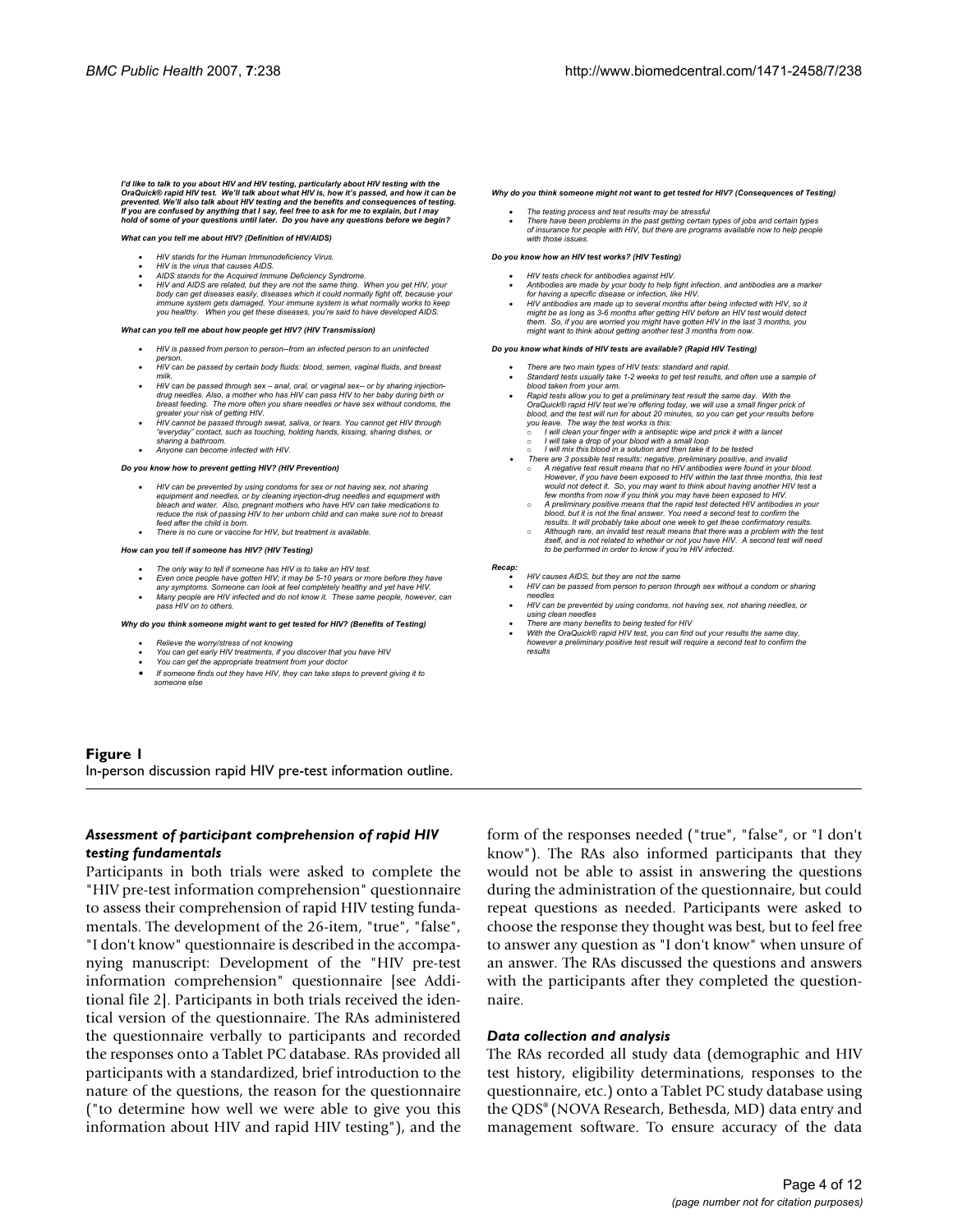entry, the data were entered in duplicate with immediate data verification. The data were analyzed using Stata 9.2 (Stata Corporation, College Station, TX). The analysis included tabulating the results of the medical record screening and eligibility determinations; participant demographic profiles, educational level, and HIV testing histories; and responses to the "HIV pre-test information comprehension" questionnaire. Patients were compared by their demographic profiles according to their eligibility, participation, and study arm assignment using Pearson's  $\chi^2$  test for categorical values; Fisher's exact test for categorical values with small samples; two-sample tests of binomial proportions for dichotomous values; and Wilcoxon rank-sum test for continuous values. Participant educational level and HIV testing history were compared by study arm assignment using Pearson's  $\chi^2$  test and Fisher's exact test.

The mean score and standard deviation, median, and range for each of the five topics areas of the questionnaire and the entire questionnaire were calculated by arm assignment for both trials. We originally estimated requiring a sample size of 55 for each arm of Trial Two to demonstrate a 12% absolute increase in mean scores. We assumed the same standard deviation for each arm, a normal distribution of scores,  $\alpha$  = 0.05,  $\beta$  = 0.10, and use of Student's t-test. However, using plots of the scores for each trial and the Wilk-Shapiro test, we observed that the scores were not normally distributed, therefore, the scores for the arms were instead compared using the Wilcoxon ranksum test. Differences were considered significant at the  $\alpha$ = 0.05 level. In an exploratory analysis, the proportions of participants answering each question correctly were compared by arm assignment using two-sample tests of binomial proportions. This exploratory analysis was used to help identify sub-topics that might not have been well addressed in the pre-test information stage or highlight questions that might not have been well understood by participants.

# **Results**

#### *Study participant demography and HIV testing history Trial One*

Figure 2 depicts the results of the screening and enrollment for Trial One. Of the 349 ED patients whose medical records were randomly screened for Trial One, 88 were eligible for participation. The primary reason for ineligibility was age  $<$  18 or age  $>$  55 years (50.6%). Twenty patients declined or did not complete the screening process. Of the 88 patients who completed the screening process with the RA and were eligible for the study, 73 originally agreed to be in the study. Of these, 34 patients were randomized to the in-person discussion and 39 to the no-information arm. Three people randomized to the in-person discussion arm and one in the no-information arm dropped out of the study.

Table 1 provides a comparison of the demography and HIV testing history of the patients by whether or not they participated in the study and by study arm. The participant and non-participant groups and the in-person discussion and no-information arms had similar demographic and HIV testing history profiles. Most of the participants were male, white, single/never married, had governmental insurance (Medicaid, Medicare, or both), had twelve or fewer years of formal education, and had previously been tested for HIV. Of those who had ever been tested for HIV, 40.4% had been tested within the prior year. The participants in the two arms were similar in their profiles except for partner status and time elapsed since their last HIV test. There were relatively more single/ never married and separated participants in the no-information arm and relatively more married and divorced participants in the in-person discussion arm. There were relatively more participants who had been tested within the past six months in the no-information arm.

### *Trial Two*

Figure 3 depicts the results of the screening and enrollment for Trial Two. Of the 1,062 ED patients whose medical records were randomly screened for Trial Two, 216 were eligible for participation. The primary reason for ineligibility was age  $< 18$  or age  $> 55$  years (47.9%). Fortyfour patients declined or did not complete the screening process. Of the 216 patients who completed the screening process and were eligible for the study, 120 originally agreed to be in the study. Of these, 62 were randomized to the in-person discussion and 58 to the video arm. Three people randomized to the in-person arm and three to the video arm dropped out of the study.

As shown in Table 2, Trial Two participants and non-participants had similar demographic profiles. There were more non-participants who had not been previously tested for HIV. Most of the participants were male, white, single/never married, had private healthcare insurance, had twelve or fewer years of formal education, and had previously been tested for HIV. Of those tested for HIV, 43.2% had been tested within the past year. The two randomized arms were similar in their demographic and HIV history profiles.

### *Rapid HIV testing comprehension*

Table 3 shows by arm assignment the percentages of participants correctly answering the "HIV pre-test information comprehension" questions. The results of the twosample tests of binomial proportions are provided in an exploratory analysis to identify potential sub-topics or questions that might not have been well understood by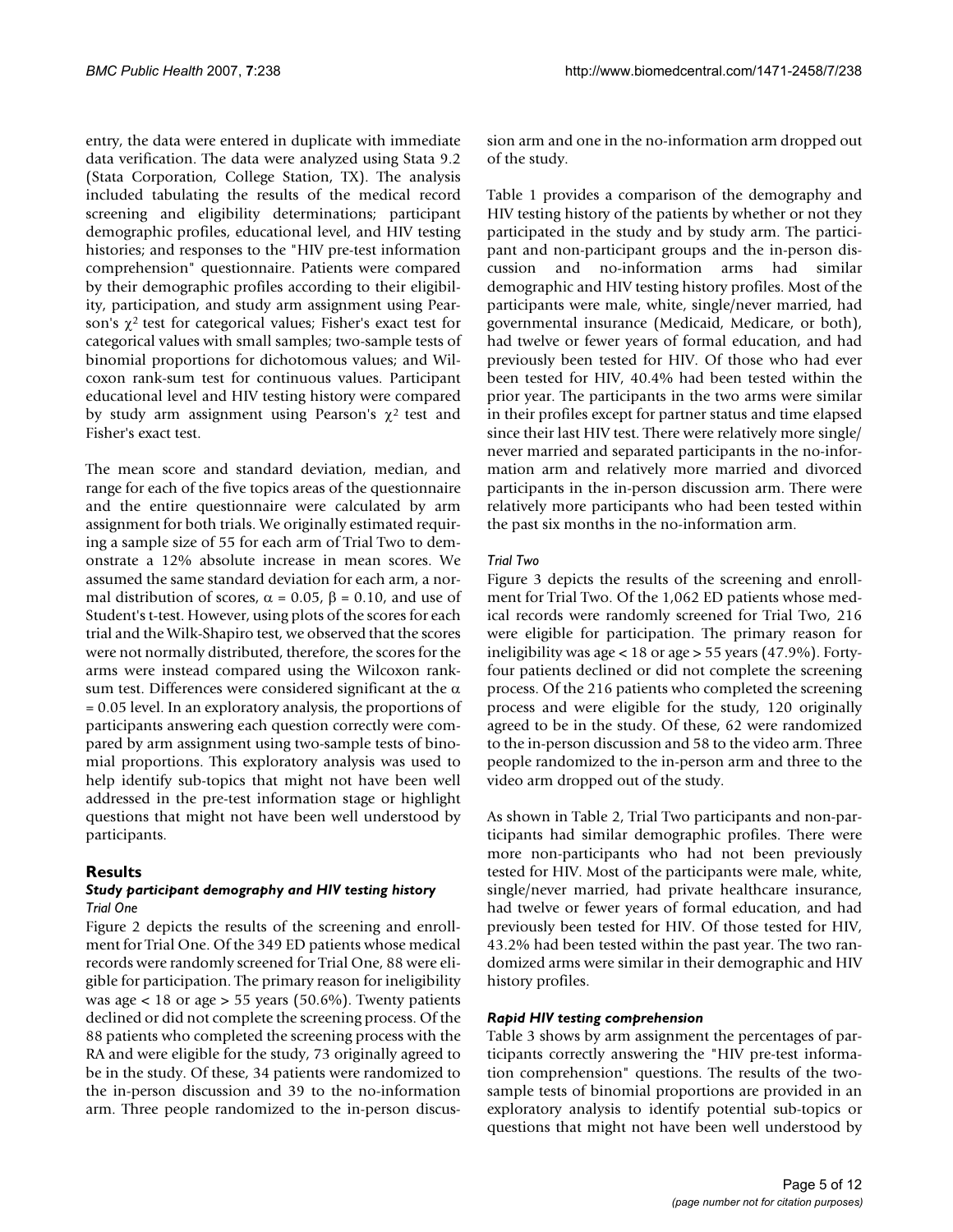|                                  | Non-<br>participants | <b>Participants</b> |      | In-person discussion arm | No information<br>arm | p-value |
|----------------------------------|----------------------|---------------------|------|--------------------------|-----------------------|---------|
|                                  | $n = 15$             | $n = 73$            | þ≤   | $n = 34*$                | $n = 39*$             | p≤      |
| Median age (Range)               | 40 (19-54)           | 35 (19-55)          | 0.27 | 38 (19-55)               | $34(19-55)$           | 0.14    |
|                                  | %                    | %                   |      | %                        | %                     |         |
| Gender                           |                      |                     | 0.45 |                          |                       | 0.60    |
| Female                           | 33.3                 | 43.8                |      | 52.9                     | 59.0                  |         |
| Male                             | 66.7                 | 56.2                |      | 47.1                     | 41.0                  |         |
| <b>Ethnicity/Race</b>            |                      |                     | 0.75 |                          |                       | 0.96    |
| <b>Black</b>                     | 20.0                 | 30.1                |      | 32.4                     | 28.2                  |         |
| Hispanic                         | 6.7                  | 5.5                 |      | 5.9                      | 5.1                   |         |
| White                            | 73.3                 | 61.6                |      | 58.8                     | 64.1                  |         |
| Other                            | 0.0                  | 2.8                 |      | 2.9                      | 2.6                   |         |
| <b>Partner status</b>            |                      |                     | 0.19 |                          |                       | 0.04    |
| Single/never married             | 26.7                 | 52.1                |      | 41.2                     | 61.5                  |         |
| Married                          | 46.7                 | 27.4                |      | 38.2                     | 17.9                  |         |
| Divorced                         | 26.6                 | 12.3                |      | 17.7                     | 7.7                   |         |
| Separated                        | 0.0                  | 5.5                 |      | 0.0                      | 10.3                  |         |
| Unmarried couple                 | 0.0                  | 2.7                 |      | 2.9                      | 2.6                   |         |
| <b>Insurance status</b>          |                      |                     | 0.46 |                          |                       | 0.09    |
| Private                          | 20.0                 | 34.2                |      | 35.3                     | 33.3                  |         |
| Governmental                     | 46.7                 | 43.8                |      | 53.0                     | 35.9                  |         |
| Private/Governmental             | 6.6                  | 1.4                 |      | 2.9                      | 0.0                   |         |
| None                             | 26.7                 | 19.2                |      | 8.8                      | 28.2                  |         |
| Don't know                       | 0.0                  | 1.4                 |      | 0.0                      | 2.6                   |         |
| <b>Years of formal education</b> |                      |                     | 0.16 |                          |                       | 0.43    |
| Grades I-8                       | 6.6                  | 1.4                 |      | 0.0                      | 2.6                   |         |
| Grades 9-11                      | 6.7                  | 21.9                |      | 17.7                     | 25.6                  |         |
| Grade 12 or equivalent           | 60.0                 | 41.1                |      | 38.2                     | 43.6                  |         |
| College 1-3 years                | 26.7                 | 21.9                |      | 23.5                     | 20.5                  |         |
| College 4 years                  | 0.0                  | 13.7                |      | 20.6                     | 7.7                   |         |
| <b>Prior HIV test</b>            |                      |                     | 0.19 |                          |                       | 0.99    |
| Yes                              | 53.3                 | 64.4                |      | 64.7                     | 64.1                  |         |
| No                               | 40.0                 | 35.6                |      | 35.3                     | 35.9                  |         |
| Don't know                       | 6.7                  | 0.0                 |      | 0.0                      | 0.0                   |         |
| Time elapsed since last HIV test | $n = 8$              | $n = 47$            | 0.21 | $n = 22$                 | $n = 25$              | 0.03    |
| $> 5$ years                      | 0.0                  | 17.0                |      | 18.2                     | 16.0                  |         |
| $>$ 2 years $\leq$ 5 years       | 37.5                 | 21.3                |      | 31.8                     | 12.0                  |         |
| $> 1$ year $\leq 2$ years        | 25.0                 | 21.3                |      | 27.3                     | 16.0                  |         |
| $> 6$ months $\leq 1$ year       | 0.0                  | 14.9                |      | 18.2                     | 12.0                  |         |
| $\leq$ 6 months                  | 25.0                 | 25.5                |      | 4.6                      | 44.0                  |         |
| Don't recall                     | 12.5                 | 0.0                 |      | 0.0                      | 0.0                   |         |

#### **Table 1: Demographic and HIV testing history profiles: Trial One**

\*Three patients in the in-person discussion and one in the no information arm dropped out from the study after randomization

participants. Across both trials, there were twelve questions correctly answered by more than 50% of the patients in all arms and five correctly answered by more than 75% of patients in all arms. Fewer than 50% of participants in all arms were able to correctly answer the questions regarding the role of HIV antibodies (question 15) and phlebotomy for the rapid HIV test (question 25).

Compared to the no-information arm in Trial One, the percentage of participants in the in-person discussion arm with correct answers to the questionnaire was significantly greater statistically for ten of the questions, but was greater in absolute value for twenty-three of the questions. Compared to the in-person discussion arm, the percentage of patients in the no-information arm was greater in absolute value for two questions and was the same as the inperson discussion arm for one question. There were two questions for which the percentage of correct responses was ≤50% in the in-person discussion arm as opposed to fourteen in the no-information arm.

Compared to the in-person discussion arm in Trial Two, the percentage of participants in the video arm with correct answers to the questionnaire was not significantly greater statistically for any of the questions, but was greater in absolute value for eighteen of the questions. The percentage of participants in the in-person discussion arm was significantly greater statistically than for participants in the video arm for one question (question 3), but was greater in absolute value for seven other questions. For both arms of the trial, there were two questions (questions fifteen and twenty-five) for which the percentage of correct responses was ≤50%.

Table 4 depicts the mean, median, and range of scores by arm assignment and subject area for the "HIV pre-test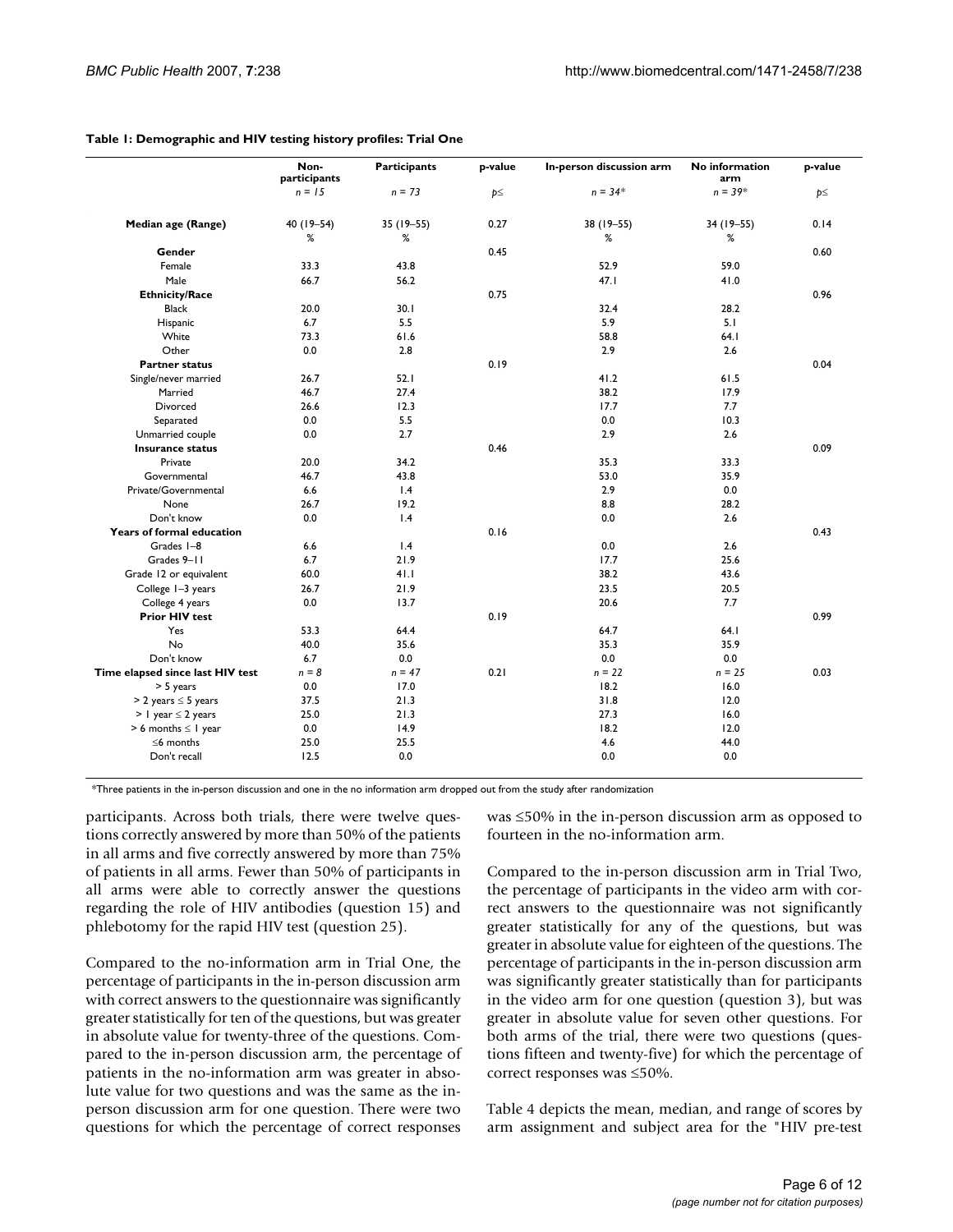

**Figure 2** Trial one screening and enrollment diagram.

information comprehension" questionnaire. As shown for Trial One, participants in the in-person discussion arm had greater scores overall and had greater scores for each of the five subject areas than those in the no-information arm. The standard deviations for those in the no-information arm were also larger, which indicated a wide variation in ability to answer the questions among those in this arm. The difference in scores was largest for the rapid HIV testing section of the questionnaire. For Trial Two, there was a trend of higher scores in the video than the in-person discussion arm for three of the subject areas. Although the overall mean score appeared to be 4% larger for the video than the in-person discussion arm, there was no difference in these scores at our specified level of statistical significance and sample size using the Wilcoxon rank-sum test.

### **Discussion**

The CDC recently recommended routine, universal HIV screening in US primary care settings and EDs [3]. The new guidelines for the healthcare setting advocate for the use of written or oral HIV pre-test information to streamline the testing process. Given the many limitations of giving HIV pre-test information in oral or written form to patients, we examined if a video could be a good substitute for an in-person discussion.

We found that ED patients randomly assigned to the educational video, "Do you know about rapid HIV testing?" demonstrated as good or better comprehension of rapid HIV testing fundamentals than ED patients randomly assigned to an in-person discussion. The video we developed and evaluated is freely available via the internet [10]. We believe that it can be used as a substitute for an in-person discussion for persons undergoing rapid HIV testing, whether in the ED or other settings. This substitution is particularly important for resource poor, busy, rapid HIV testing settings with limited numbers of or access to HIV counselors.

We also observed that patient knowledge about rapid HIV testing can clearly be improved in the short term through an in-person discussion. Our findings also show that patients who do not receive any type of rapid HIV pre-test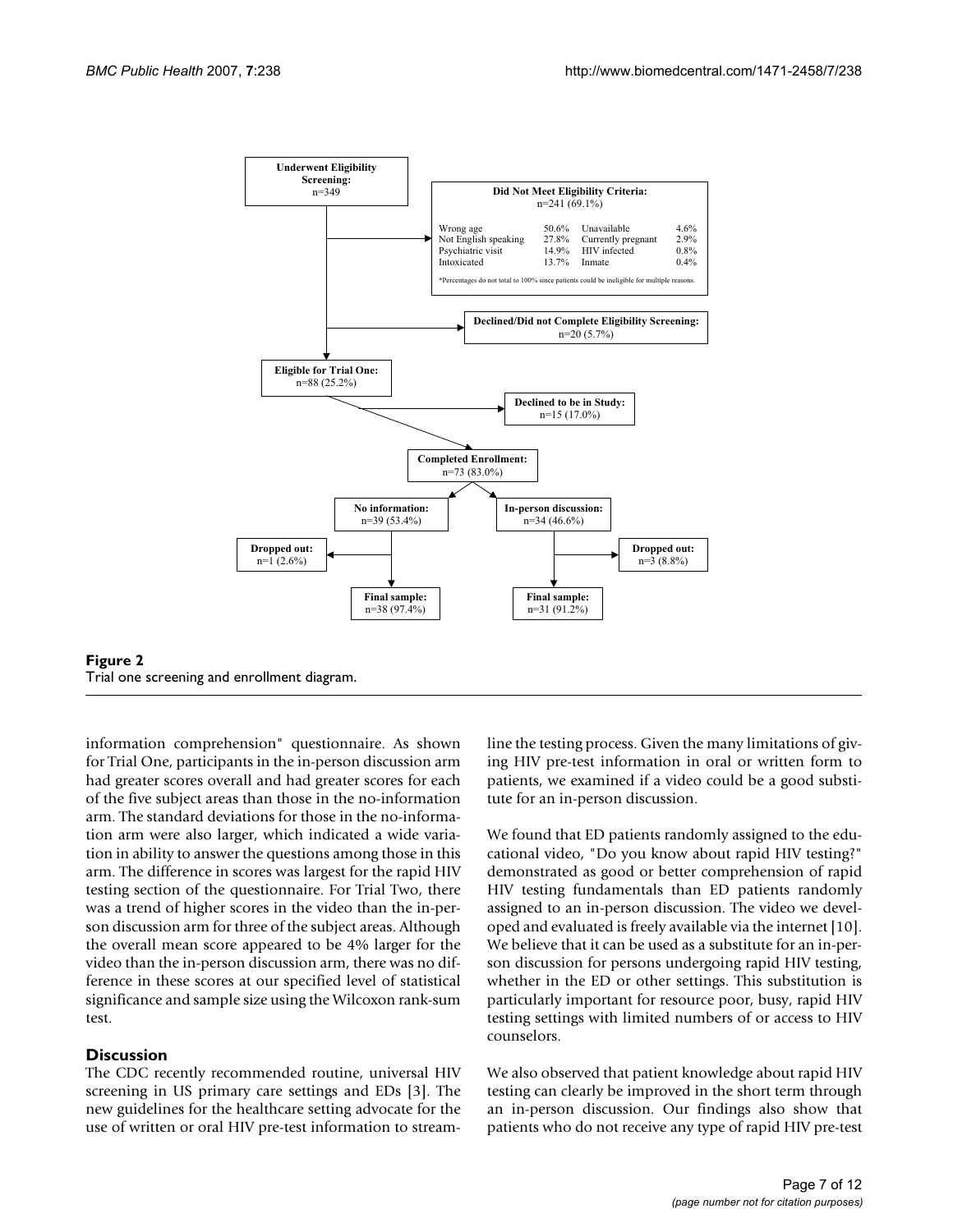|                                  | Non-<br>participants | <b>Participants</b> | p-value  | Video arm  | No information<br>arm | p-value |
|----------------------------------|----------------------|---------------------|----------|------------|-----------------------|---------|
|                                  | $n = 96$             | $n = 120$           | $p \leq$ | $n = 58*$  | $n = 62*$             | p≤      |
| Median age (Range)               | 38 (18-55)           | $35(18 - 55)$       | 0.21     | 34 (19-55) | $37(19 - 55)$         | 0.45    |
|                                  | %                    | %                   |          | %          | %                     |         |
| Gender                           |                      |                     | 0.62     |            |                       | 0.48    |
| Female                           | 50.0                 | 46.7                |          | 50.0       | 43.6                  |         |
| Male                             | 50.0                 | 53.3                |          | 50.0       | 56.4                  |         |
| <b>Ethnicity/Race</b>            |                      |                     | 0.69     |            |                       | 0.09    |
| Black                            | 19.4                 | 14.2                |          | 8.6        | 19.4                  |         |
| Hispanic                         | 11.2                 | 11.7                |          | 8.6        | 14.5                  |         |
| White                            | 66.3                 | 69.1                |          | 74.2       | 64.5                  |         |
| Other                            | 3.1                  | 5.0                 |          | 8.6        | 1.6                   |         |
| <b>Partner status</b>            |                      |                     | 0.35     |            |                       | 0.50    |
| Single/never married             | 41.9                 | 33.3                |          | 32.8       | 33.9                  |         |
| Married                          | 31.6                 | 30.0                |          | 31.0       | 29.0                  |         |
| Divorced                         | 10.2                 | 17.5                |          | 22.4       | 12.9                  |         |
| Separated                        | 5.1                  | 4.2                 |          | 3.5        | 4.8                   |         |
| Widowed                          | 1.0                  | 0.0                 |          | 0.0        | 0.0                   |         |
| Unmarried couple                 | 10.2                 | 15.0                |          | 10.3       | 19.4                  |         |
| <b>Insurance status</b>          |                      |                     | 0.99     |            |                       | 0.48    |
| Private                          | 44.9                 | 44.2                |          | 43.1       | 45.2                  |         |
| Governmental                     | 34.7                 | 35.8                |          | 34.5       | 37.1                  |         |
| Private/Governmental             | 1.0                  | 1.7                 |          | 0.0        | 3.2                   |         |
| None                             | 19.4                 | 18.3                |          | 22.4       | 14.5                  |         |
| <b>Years of formal education</b> |                      |                     | 0.17     |            |                       | 0.63    |
| Grades I-8                       | 5.1                  | 2.5                 |          | 3.5        | 1.6                   |         |
| Grades 9-11                      | 30.6                 | 18.3                |          | 17.2       | 19.4                  |         |
| Grade 12 or equivalent           | 27.6                 | 30.8                |          | 36.2       | 25.8                  |         |
| College 1-3 years                | 24.5                 | 34.2                |          | 32.8       | 35.5                  |         |
| College 4 years                  | 12.2                 | 14.2                |          | 10.3       | 17.7                  |         |
| <b>Prior HIV test</b>            |                      |                     | 0.02     |            |                       | 0.23    |
| Yes                              | 55.1                 | 68.3                |          | 65.5       | 71.0                  |         |
| <b>No</b>                        | 44.9                 | 29.2                |          | 29.3       | 29.0                  |         |
| Don't know                       | 0.0                  | 2.5                 |          | 5.2        | 0.0                   |         |
| Time elapsed since last HIV test | $n = 54$             | $n = 81$            | 0.95     | $n = 22$   | $n = 25$              | 0.34    |
| > 5 years                        | 24.1                 | 23.5                |          | 24.3       | 22.7                  |         |
| $>$ 2 years $\leq$ 5 years       | 22.2                 | 17.3                |          | 16.2       | 18.2                  |         |
| $>$   year $\leq$ 2 years        | 13.0                 | 16.0                |          | 21.6       | 11.4                  |         |
| $> 6$ months $\leq 1$ year       | 16.7                 | 19.7                |          | 10.8       | 27.3                  |         |
| $\leq$ 6 months                  | 24.0                 | 23.5                |          | 27.1       | 20.4                  |         |

#### **Table 2: Demographic and HIV testing history profiles: Trial Two**

\*Three patients in each arm dropped out of the study after randomization

information have much less knowledge about HIV, HIV transmission, HIV prevention, and HIV testing than those who undergo an in-person discussion with an HIV test counselor. It is even more concerning that this knowledge was low even though the majority of patients had previously been tested for HIV and presumably received HIV pre-test information as part of that test. Since rapid HIV testing involves a few nuances compared to standard HIV testing, particularly the three possible test results, our results suggest that some type of information should be provided to patients prior to their undergoing testing. Our study results indicate that either an in-person discussion or a video presentation would satisfy this need. Of course, the long-term retention of this knowledge was not directly assessed through this study. Future studies could evaluate whether or not the knowledge was retained, which might impact how the information is used to prevent HIV transmission.

This study has a number of limitations. First, the study was conducted at a single ED in the US and had several exclusion criteria that reduced the scope of the study population. As a result, the results might not be generalized to other populations and settings. However, given the diversity of the participants in our study, the random selection of participants, and the random assignment of participants to information arms, we believe that our results are reasonably applicable to most other English-speaking patient groups. Second, the questionnaire we developed and employed in this study is not a perfect indicator of patient comprehension of these topics. There might have been other areas of difference or even similarity between arms not measured in our questionnaire. However, the administration of an identical questionnaire in a standardized fashion to randomly selected groups helped ensure that it was a consistent evaluator. Further, the extensive questionnaire development process helped pro-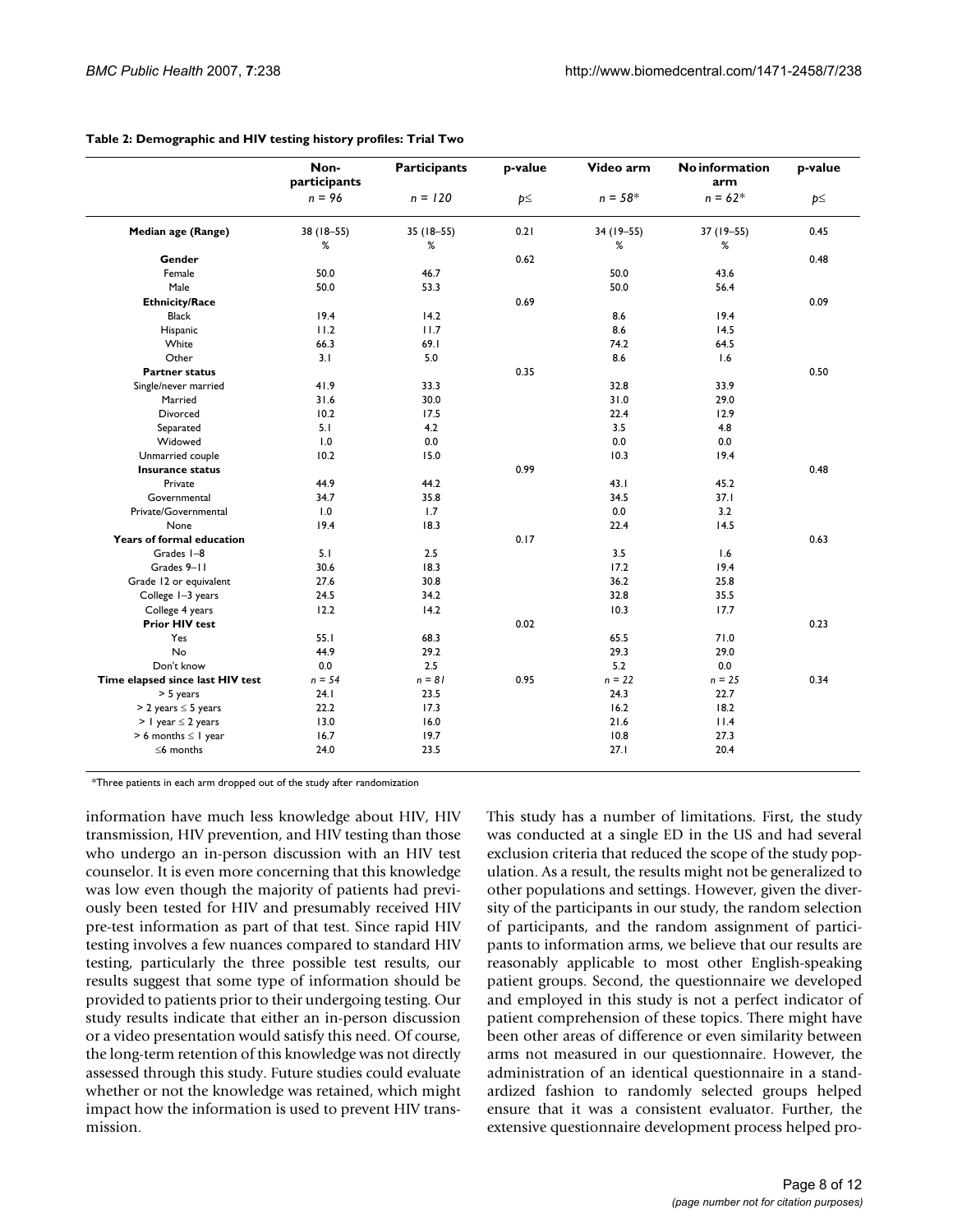

duce a reasonably valid estimator of patient knowledge on the presented topics. Third, the study was not conducted on patients undergoing rapid HIV testing. It is possible that patients who know they will be tested would have a greater stake in listening to the information presented to them. As a result, differences between the in-person discussion and video arms might be reduced for these patients. To address this possibility, we are conducting a larger study comparing in-person discussion to video presentation among patients being tested for HIV OraQuick®. Fourth, the study did not show that members of the video arm had greater mean scores than those in the in-person discussion arm. A much larger sample size might have demonstrated a difference. Further, there is some loss of power to using a Wilcoxon rank-sum test, which might account for a failure to detect a difference between the video and in-person discussion arms. Also,

because we originally assumed a normal distribution of scores and planned our sample size for trial 2 accordingly, we might have underpowered our study. A non-inferiority study design might have been a preferable method for evaluating this trial. For the subsequent larger trial, we changed the trial design to accommodate a non-inferiority design. Fifth, the randomization process did not produce equal size groups and was not concealed to the RA. Although no significant loss of power is expected, given the sample size, there is a possibility that the RA could have encouraged some patients to be in the trial based upon the type of assignment (video, in-person discussion, or no information) they were intended to receive. We expect that this influence is probably small and that more than likely the imbalance is due to less than optimal allocation of patients into groups.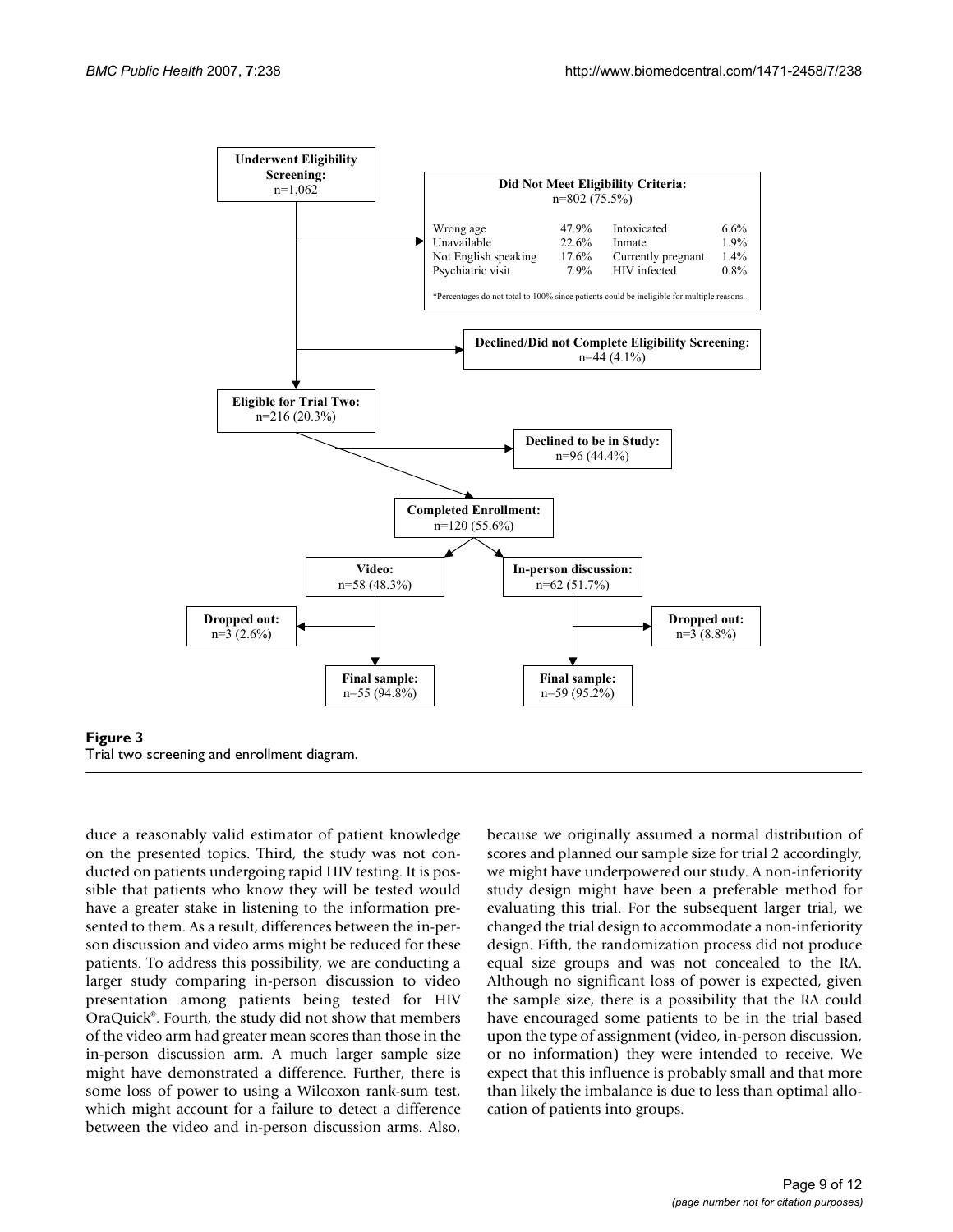|                |                                                                                                                          | <b>Trial One</b> |                                                                                    |          |          | <b>Trial Two</b> |         |  |  |
|----------------|--------------------------------------------------------------------------------------------------------------------------|------------------|------------------------------------------------------------------------------------|----------|----------|------------------|---------|--|--|
|                |                                                                                                                          | $n = 31$         | No information In-person discussion p-value In person discussion Video<br>$n = 38$ |          | $n = 59$ | $n = 55$         | p-value |  |  |
| Question       | <b>HIV/AIDS Definition</b>                                                                                               | %                | %                                                                                  | $p \leq$ | %        | %                | p≤      |  |  |
|                | If you were HIV infected, current drug treatments would let you live<br>longer. (T)                                      | 86.8             | 90.3                                                                               | 0.65     | 83.1     | 89.1             | 0.36    |  |  |
| $\overline{2}$ | People can get AIDS without getting HIV. (F)                                                                             | 36.8             | 71.0                                                                               | 0.00     | 86.4     | 76.4             | 0.17    |  |  |
| 3              | Being infected with HIV does not mean you have AIDS. (T)                                                                 | 65.8             | 90.3                                                                               | 0.01     | 89.8     | 74.6             | 0.03    |  |  |
| 4              | A person can be infected with HIV for 5 years or more without getting<br>AIDS. (T)                                       | 76.3             | 96.8                                                                               | 0.01     | 91.5     | 92.7             | 0.81    |  |  |
|                | <b>HIV Transmission</b>                                                                                                  |                  |                                                                                    |          |          |                  |         |  |  |
| 5              | A person cannot get HIV by donating blood. (T)                                                                           | 39.5             | 54.8                                                                               | 0.21     | 57.6     | 65.5             | 0.39    |  |  |
| 6              | A woman with HIV can give HIV to her baby during breastfeeding. (T)                                                      | 68.4             | 100.0                                                                              | 0.00     | 98.3     | 94.6             | 0.28    |  |  |
| 7              | If someone gets HIV through needle sharing, that person can only<br>spread HIV by sharing needles with other people. (F) | 63.2             | 80.7                                                                               | 0.10     | 79.7     | 89.I             | 0.17    |  |  |
| 8              | Coins, such as quarters or nickels, can carry HIV. (F)                                                                   | 68.4             | 93.6                                                                               | 0.01     | 98.3     | 90.9             | 0.08    |  |  |
| 9              | A person cannot get HIV by putting their tongue in the mouth of<br>someone who has HIV. (T)                              | 42.1             | 61.3                                                                               | 0.11     | 67.8     | 81.8             | 0.08    |  |  |
|                | <b>HIV Prevention</b>                                                                                                    |                  |                                                                                    |          |          |                  |         |  |  |
| 10             | HIV is destroyed by bleach. (T)                                                                                          | 13.2             | 58.1                                                                               | 0.00     | 55.9     | 52.7             | 0.73    |  |  |
| $\mathbf{H}$   | If you use injection drugs, the only way to prevent getting HIV is to quit<br>using them. $(F)$                          | 50.0             | 64.5                                                                               | 0.22     | 61.0     | 65.5             | 0.62    |  |  |
| $\overline{2}$ | Wearing insect repellant to keep away mosquitoes will help prevent<br>you from getting HIV. (F)                          | 81.6             | 61.3                                                                               | 0.06     | 86.4     | 89.1             | 0.66    |  |  |
| 13             | Not having sex is the only way to reduce your risk of getting HIV. (F)                                                   | 71.1             | 74.2                                                                               | 0.77     | 71.2     | 74.6             | 0.68    |  |  |
| 4              | You can prevent getting HIV after sex by washing your genitals or<br>private parts. (F)                                  | 84.2             | 83.8                                                                               | 0.96     | 93.1     | 96.4             | 0.43    |  |  |
|                | <b>HIV Testing</b>                                                                                                       |                  |                                                                                    |          |          |                  |         |  |  |
| 15             | HIV makes antibodies which harm a person's body. (F)                                                                     | 10.5             | 19.4                                                                               | 0.31     | 30.5     | 23.6             | 0.41    |  |  |
| 16             | Having blood drawn for an HIV test will make you anemic. (F)                                                             | 81.6             | 93.6                                                                               | 0.12     | 91.5     | 89.1             | 0.66    |  |  |
| 17             | The HIV antibody test will help strengthen your antibodies to keep you<br>from getting infected with HIV. (F)            | 76.3             | 83.9                                                                               | 0.43     | 83.1     | 85.5             | 0.73    |  |  |
| 18             | If you were infected with HIV one week ago, your HIV test will be<br>negative. (T)                                       | 42.1             | 61.3                                                                               | 0.11     | 57.6     | 80.0             | 0.10    |  |  |
| 19             | The HIV antibody test will not tell you if you have AIDS. (T)                                                            | 42.1             | 42.2                                                                               | 0.99     | 55.9     | 69.I             | 0.15    |  |  |
| 20             | If your HIV test is negative, it must be repeated within a week to<br>confirm the results. (F)                           | 31.6             | 61.3                                                                               | 0.01     | 54.2     | 70.9             | 0.07    |  |  |
|                | <b>Rapid HIV Testing</b>                                                                                                 |                  |                                                                                    |          |          |                  |         |  |  |
| 21             | It takes one to two days to perform a rapid HIV test. (F)                                                                | 18.4             | 77.4                                                                               | 0.00     | 81.4     | 74.6             | 0.38    |  |  |
| 22             | An invalid rapid HIV test result means you've been infected with HIV<br>for fewer than 3 months. (F)                     | 34.2             | 61.3                                                                               | 0.03     | 72.9     | 78.2             | 0.51    |  |  |
| 23             | If your rapid HIV test is positive, then you will need a test to confirm<br>this. $(T)$                                  | 71.1             | 87.1                                                                               | 0.09     | 81.4     | 89.I             | 0.25    |  |  |
| 24             | The rapid HIV test with OraQuick uses a sample of your urine. (F)                                                        | 34.2             | 90.3                                                                               | 0.00     | 81.4     | 87.3             | 0.39    |  |  |
| 25             | A needle can be used to take blood from your arm for the OraQuick<br>rapid HIV test. (T)                                 | 42.1             | 45.2                                                                               | 0.80     | 37.3     | 38.9             | 0.86    |  |  |
| 26             | Even if your rapid HIV test is positive, you may not have HIV. (T)                                                       | 39.5             | 61.3                                                                               | 0.07     | 54.2     | 63.6             | 0.31    |  |  |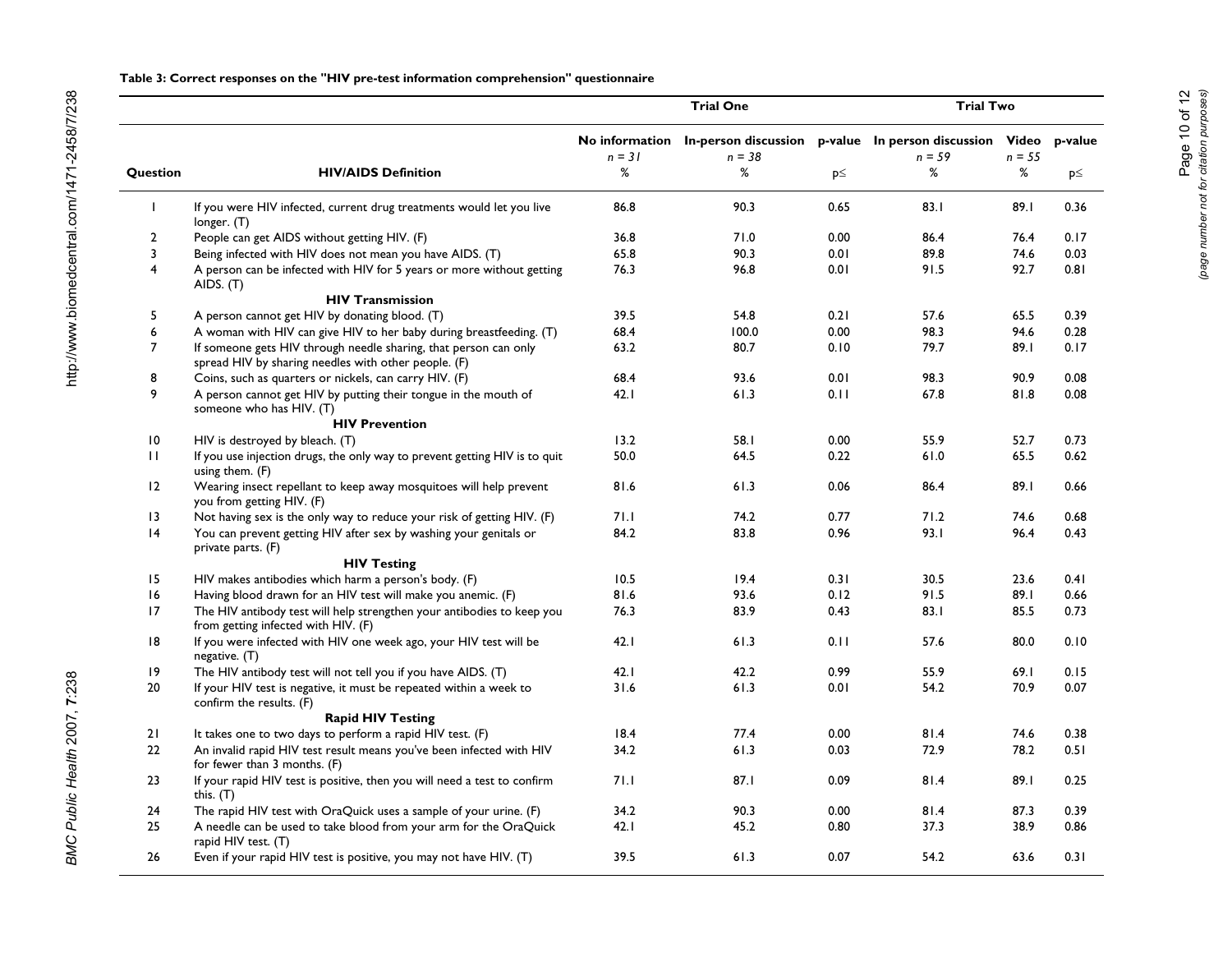**Table 4: Mean and median scores on the "HIV pre-test information comprehension" questionnaire**

|                                | <b>Trial One</b> |                                  |                 |                   |                                         | <b>Trial Two</b> |                          |               |                   |      |  |  |
|--------------------------------|------------------|----------------------------------|-----------------|-------------------|-----------------------------------------|------------------|--------------------------|---------------|-------------------|------|--|--|
| No information<br>$n = 38$     |                  | In-person discussion<br>$n = 31$ |                 | p-value           | <b>In-person discussion</b><br>$n = 59$ |                  | <b>Video</b><br>$n = 55$ |               | p-value           |      |  |  |
| <b>Subject</b><br>Area         | $\mu(\sigma)$    | Median<br>(range)                | $\mu(\sigma)$   | Median<br>(range) | Þ≤                                      | $\mu(\sigma)$    | Median<br>(range)        | $\mu(\sigma)$ | Median<br>(range) | Þ≤   |  |  |
| <b>HIV/AIDS</b><br>Definition  | $2.66$ (1.15)    | $3(0-4)$                         | 3.48(0.68)      | $4(1-4)$          | 0.00                                    | 3.51(0.68)       | $4(1-4)$                 | 3.33(0.86)    | $4(1-4)$          | 0.35 |  |  |
| <b>HIV</b><br>Transmissi<br>on | 2.82(1.18)       | $3(1-5)$                         | 3.90(0.94)      | $4(2-5)$          | 0.00                                    | 4.02(0.96)       | $4(2-5)$                 | 4.22(0.79)    | $4(2-5)$          | 0.34 |  |  |
| <b>HIV</b><br>Prevention       | 2.84(1.37)       | $3(0-5)$                         | 3.52(1.03)      | $4(2-5)$          | 0.04                                    | 3.73(1.19)       | $4(1-5)$                 | 3.73(1.10)    | $4(1-5)$          | 0.85 |  |  |
| <b>HIV</b><br><b>Testing</b>   | 2.84(1.42)       | $3(0-6)$                         | 3.65(1.20)      | $4(1-5)$          | 0.01                                    | 3.73(1.27)       | $4(0-6)$                 | 4.18(1.06)    | $4(2-6)$          | 0.05 |  |  |
| Rapid HIV<br><b>Testing</b>    | 2.03(1.38)       | $2(0-5)$                         | 4.26(1.12)      | $4(2-6)$          | 0.00                                    | 4.29(1.25)       | $4(2-6)$                 | 4.45(1.14)    | $5(1-6)$          | 0.39 |  |  |
| All<br><b>Subject</b><br>Areas | 13.34<br>(4.45)  | $13(6-24)$                       | 18.71<br>(3.50) | $20(10-24)$       | 0.00                                    | 19.2(3.63)       | $20(11-25)$              | 20.0 (2.98)   | $21(11-25)$       | 0.33 |  |  |

# **Conclusion**

We found that the video "Do you know about rapid HIV testing?" appears to be an acceptable substitute for an inperson discussion on rapid HIV testing with OraQuick® in the ED setting. We also observed that either form of pretest information was preferable than providing no information. We believe that this freely available video can be used for patients undergoing rapid HIV testing with OraQuick® to help inform them about HIV and rapid HIV testing particularly in resource poor or busy HIV testing settings, such as the ED.

### **Abbreviations**

HIV: human immunodeficiency virus

Tablet PC: personal computer

CDC: Centers for Disease Control and Prevention

ED: emergency department

US: United States

AIDS: acquired immunodeficiency syndrome

IRB: institutional review board

RA: research assistant

### **Competing interests**

The author(s) declare that they have no competing interests.

# **Authors' contributions**

RCM conceived of, designed, and executed the study, performed the analysis, and was the primary author of this manuscript. EMG assisted with the design, execution, and analysis of the study. MAC, KHM, GRS, and VGD were mentors to RCM on this project and helped oversee the design and analysis of the study and the preparation of the manuscript. All authors read and approved the final manuscript.

# **Additional material**

### **Additional file 1**

*Development of the rapid HIV testing video, "Do you know about rapid HIV testing?". This manuscript provides a detailed summary of the development of the rapid HIV testing video, "Do you know about rapid HIV testing?"* Click here for file [\[http://www.biomedcentral.com/content/supplementary/1471-](http://www.biomedcentral.com/content/supplementary/1471-2458-7-238-S1.pdf) 2458-7-238-S1.pdf]

# **Additional file 2**

*Development of the "HIV pre-test information" questionnaire. This manuscript provides a detailed summary of the development of the "HIV pretest information" questionnaire used for this trial.* Click here for file [\[http://www.biomedcentral.com/content/supplementary/1471-](http://www.biomedcentral.com/content/supplementary/1471-2458-7-238-S2.pdf) 2458-7-238-S2.pdf]

### **Acknowledgements**

The results of this study were presented at the 2006 American Public Health Association annual meeting in Boston, MA, on November 6, 2006.